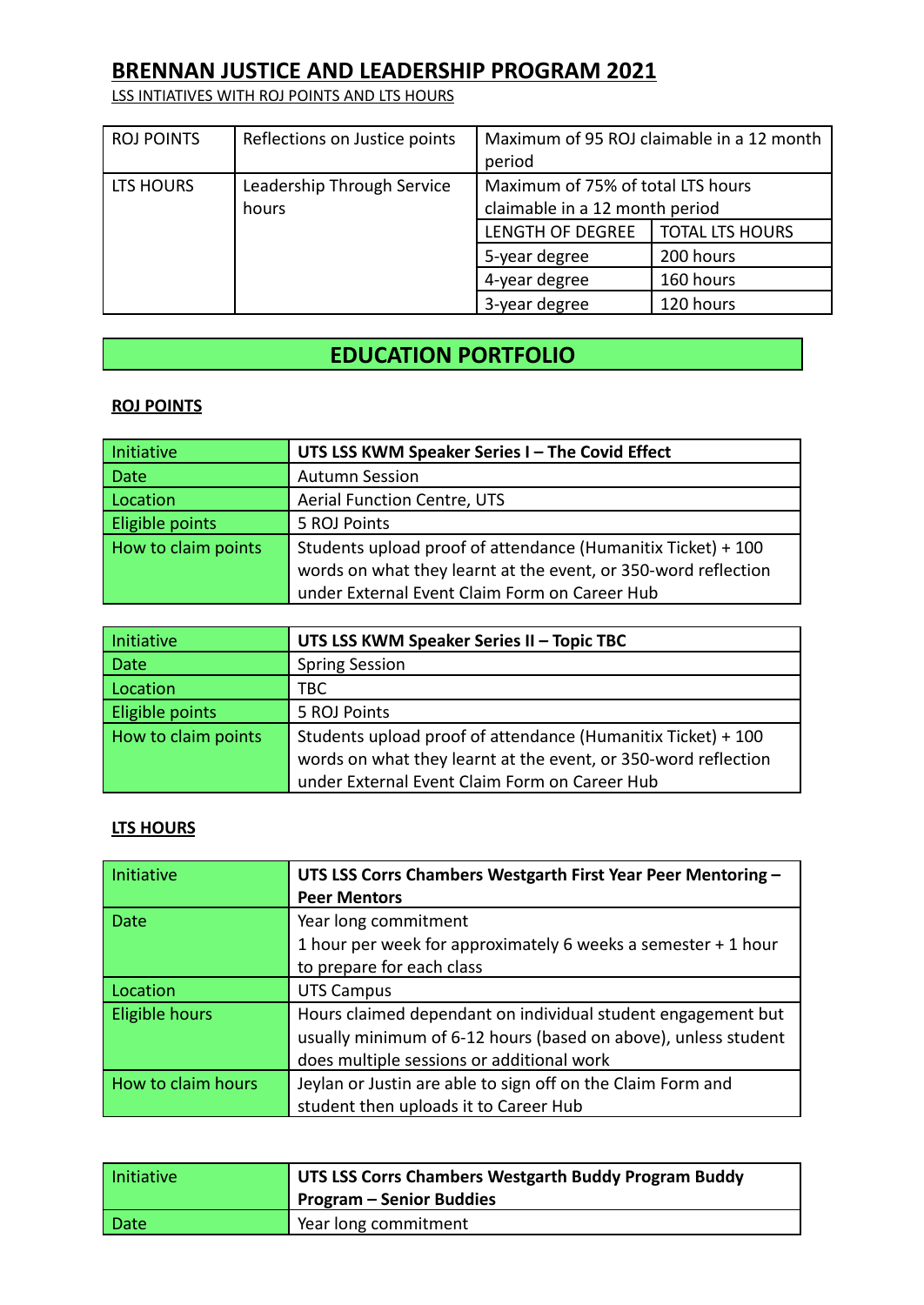LSS INTIATIVES WITH ROJ POINTS AND LTS HOURS

| Location           | UTS Campus                                                   |
|--------------------|--------------------------------------------------------------|
| Eligible hours     | Hours claimed dependant on individual student engagement and |
|                    | the frequency you interact with and meet your junior buddy   |
| How to claim hours | Jeylan or Justin are able to sign off on the Claim Form and  |
|                    | student then uploads it to Career Hub                        |

| Initiative         | <b>UTS LSS Student Wellbeing Committee</b>                     |
|--------------------|----------------------------------------------------------------|
| <b>Date</b>        | Yearlong/semester long commitment                              |
| Location           | <b>UTS Campus</b>                                              |
| Eligible hours     | 50 hours maximum – hours claimed are dependent on individual   |
|                    | student commitment to committee, at the discretion of the      |
|                    | Wellbeing Director and/or VPE                                  |
| How to claim hours | Ande or Justin can sign off on the Claim Form and student then |
|                    | uploads it to Career Hub                                       |

| Initiative         | <b>UTS LSS Edu Publications Subcommittee</b>                    |
|--------------------|-----------------------------------------------------------------|
| Date               | Yearlong/semester long commitment                               |
| Location           | <b>UTS Campus</b>                                               |
| Eligible hours     | 50 hours maximum - hours claimed are dependent on individual    |
|                    | student commitment to committee, at the discretion of the       |
|                    | Publications Director and/or VPE                                |
| How to claim hours | Tayla or Justin can sign off on the Claim Form and student then |
|                    | uploads it to Career Hub                                        |

# **COMPETITIONS PORTFOLIO**

#### **LTS HOURS**

| Initiative         | <b>Student Volunteer Committee</b>                                |
|--------------------|-------------------------------------------------------------------|
| Date               | On ad-hoc basis, as required                                      |
| Location           | <b>UTS Campus</b>                                                 |
| Eligible hours     | 2 LTS hours per round volunteered as a client or witness (or more |
|                    | if student spent time preparing)                                  |
| How to claim hours | Noor (for CI), Nicole (for Witex) or Lauren can sign off on the   |
|                    | Claim Form and student then uploads it to Career Hub              |

| Initiative            | <b>Volunteer Student Judges</b>                                  |
|-----------------------|------------------------------------------------------------------|
| Date                  | On ad-hoc basis, as required                                     |
| Location              | <b>UTS Campus</b>                                                |
| <b>Eligible hours</b> | 2 LTS hours per round judged (or more if student judge spent     |
|                       | more time preparing)                                             |
| How to claim hours    | Noor (for CI), Nicole (for Witex), Paris (for Negotiations),     |
|                       | Jennie/Tiana/Georgia (for Mooting) or Bella/Mark are able to     |
|                       | sign off on the Claim Form and student then uploads it to Career |
|                       | Hub                                                              |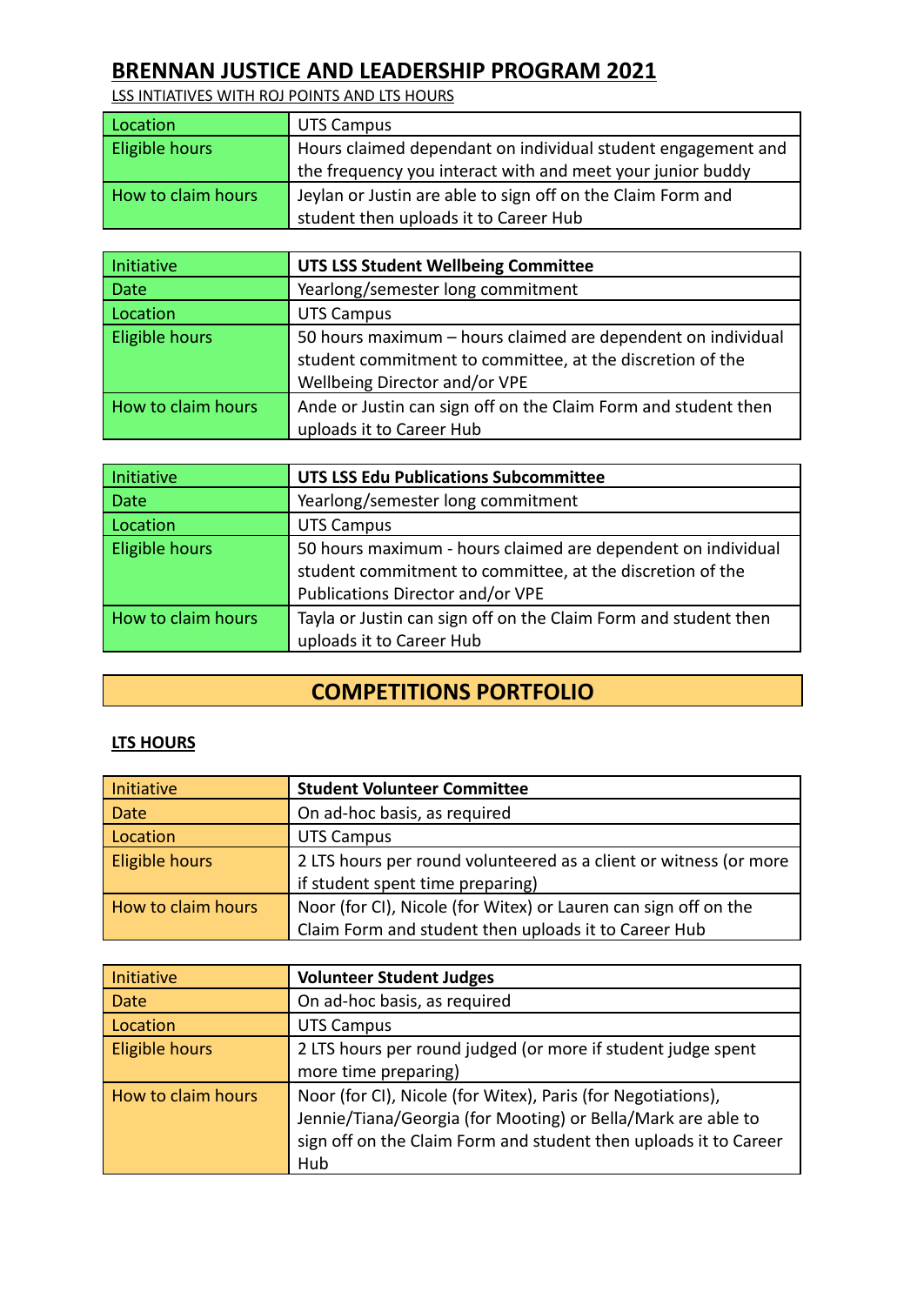LSS INTIATIVES WITH ROJ POINTS AND LTS HOURS

| Initiative         | <b>Volunteer Question or Scenario Writing</b>                    |
|--------------------|------------------------------------------------------------------|
| Date               | On ad-hoc basis, as required                                     |
| Location           | <b>UTS Campus</b>                                                |
| Eligible hours     | 2 LTS hours per question of an appropriate standard              |
| How to claim hours | Noor (for CI), Nicole (for Witex), Paris (for Negotiations),     |
|                    | Jennie/Tiana/Georgia(for Mooting) or Bella/Lauren are able to    |
|                    | sign off on the Claim Form and student then uploads it to Career |
|                    | Hub                                                              |

## **CAREERS PORTFOLIO**

#### **ROJ POINTS**

| Initiative          | <b>UTS LSS (Sponsor) Pro Bono Panel</b>                        |
|---------------------|----------------------------------------------------------------|
| Date                | <b>Spring Session</b>                                          |
| Location            | <b>UTS Campus</b>                                              |
| Eligible points     | 5 ROJ Points                                                   |
| How to claim points | Students upload proof of attendance (Screenshot of Event + 100 |
|                     | words on what they learnt at the event, or 350-word reflection |
|                     | under External Event Claim Form on Career Hub                  |

#### **LTS HOURS**

| Initiative         | <b>UTS LSS Careers Publications Subcommittee</b>             |
|--------------------|--------------------------------------------------------------|
| <b>Date</b>        | Year long commitment                                         |
| Location           | <b>UTS Campus</b>                                            |
| Eligible hours     | 50 hours maximum - hours claimed are dependent on individual |
|                    | student commitment to committee, at the discretion of the    |
|                    | Careers Publications Director and/or VPCA                    |
| How to claim hours | Jack or Cass can sign off on the Claim Form and student then |
|                    | uploads it to Career Hub                                     |

### **SOCIAL JUSTICE PORTFOLIO**

#### **ROJ POINTS**

| <b>UTS LSS Brennan Program Discussion Groups</b>                                                                                                                                     |
|--------------------------------------------------------------------------------------------------------------------------------------------------------------------------------------|
| 5 weeks during Autumn and Spring Session                                                                                                                                             |
| <b>UTS Campus</b>                                                                                                                                                                    |
| 20 ROJ points for Participants                                                                                                                                                       |
| 25 ROJ points + minimum of 10 LTS hours for leaders                                                                                                                                  |
| Participants will receive 20 ROJ points for attending at least five<br>sessions and submitting on Career Hub a 200-word reflection on<br>the discussions at the end of each meeting. |
|                                                                                                                                                                                      |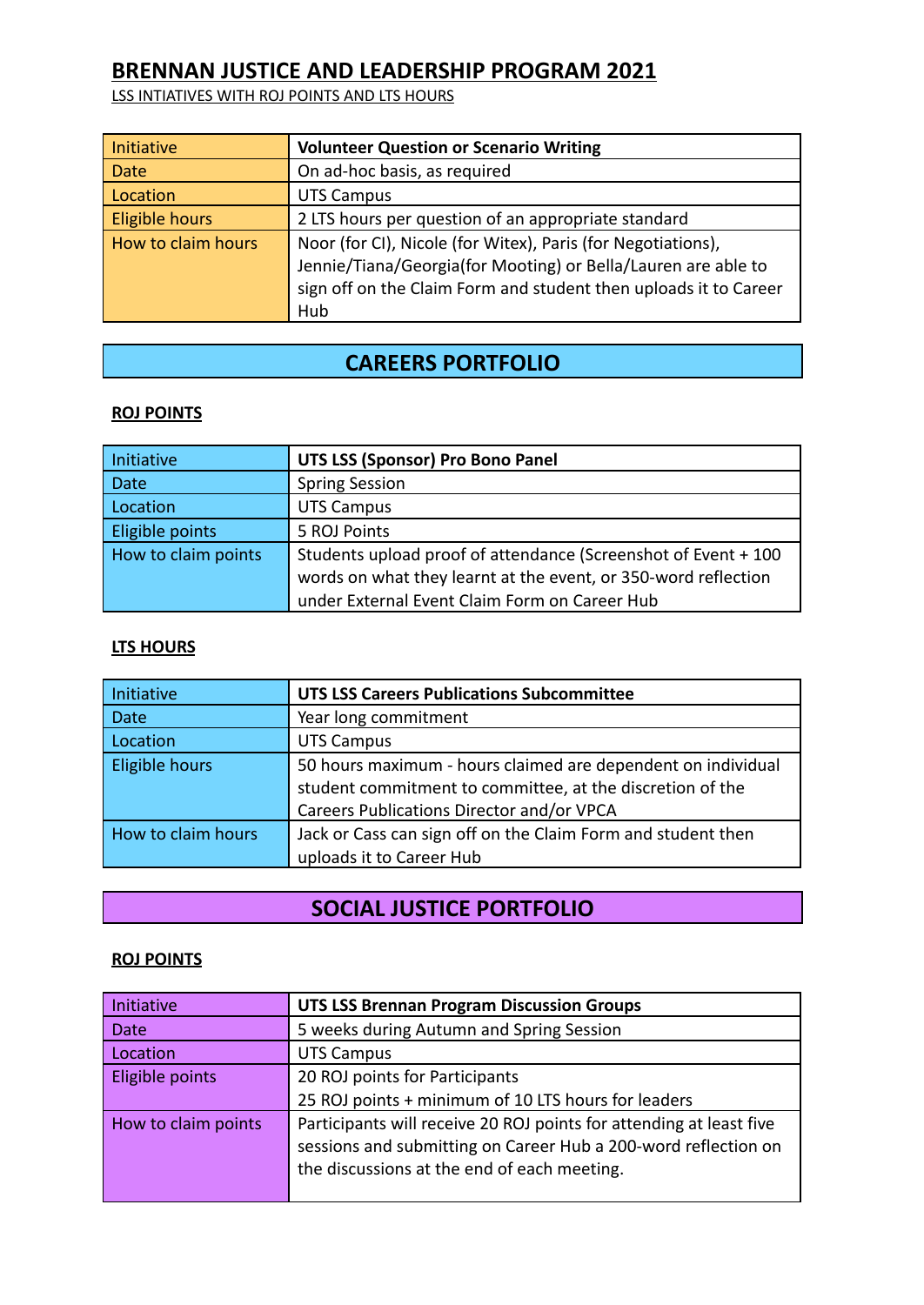LSS INTIATIVES WITH ROJ POINTS AND LTS HOURS

| Leaders will receive 2 LTS hours per week that the group meets   |
|------------------------------------------------------------------|
| for discussion and 25 ROJ points for a 1000 word reflection      |
| submitted on Career Hub at the end of the semester.              |
| Georgina/Mac is able to sign off on the Claim Form for LTS hours |
| and student then uploads it to Career Hub.                       |

| Initiative          | UTS LSS Ashurst Autumn Charity Trivia Night                      |
|---------------------|------------------------------------------------------------------|
| Date                | <b>Autumn Session</b>                                            |
| Location            | The Underground                                                  |
| Eligible points     | 5 ROJ points                                                     |
| How to claim points | Students upload proof of attendance (Humanitix Ticket) + 100     |
|                     | words on what they learnt, or 350 word reflection under External |
|                     | Event Claim Form on Career Hub                                   |

| Initiative          | UTS LSS Ashurst Spring Charity Trivia Night                      |
|---------------------|------------------------------------------------------------------|
| Date                | <b>Spring Session</b>                                            |
| Location            | TBC                                                              |
| Eligible points     | 5 ROJ points                                                     |
| How to claim points | Students upload proof of attendance (Humanitix Ticket) + 100     |
|                     | words on what they learnt, or 350 word reflection under External |
|                     | Event Claim Form on Career Hub                                   |

| Initiative          | UTS LSS Clayton Utz Intervarsity Women in Law Conference         |
|---------------------|------------------------------------------------------------------|
| Date                | <b>Autumn Session</b>                                            |
| Location            | <b>UTS Campus</b>                                                |
| Eligible points     | 5 ROJ points                                                     |
| How to claim points | Students upload proof of attendance (Humanitix Ticket) + 100     |
|                     | words on what they learnt, or 350 word reflection under External |
|                     | Event Claim Form on Career Hub                                   |

| Initiative          | <b>UTS LSS Pride Moot</b>                                        |
|---------------------|------------------------------------------------------------------|
| Date                | <b>Spring Session</b>                                            |
| Location            | TBC.                                                             |
| Eligible points     | 5 ROJ points for students who attend the Grand Final             |
| How to claim points | Students upload proof of attendance (Humanitix Ticket) + 100     |
|                     | words on what they learnt, or 350 word reflection under External |
|                     | Event Claim Form on Career Hub                                   |

| Initiative          | <b>UTS LSS (Sponsor) Social Justice Conference</b>               |
|---------------------|------------------------------------------------------------------|
| Date                | <b>Spring Session</b>                                            |
| Location            | TBC                                                              |
| Eligible points     | 5 ROJ points                                                     |
| How to claim points | Students upload proof of attendance (Humanitix Ticket) + 100     |
|                     | words on what they learnt, or 350 word reflection under External |
|                     | Event Claim Form on Career Hub                                   |

|  | Initiative |
|--|------------|
|  |            |